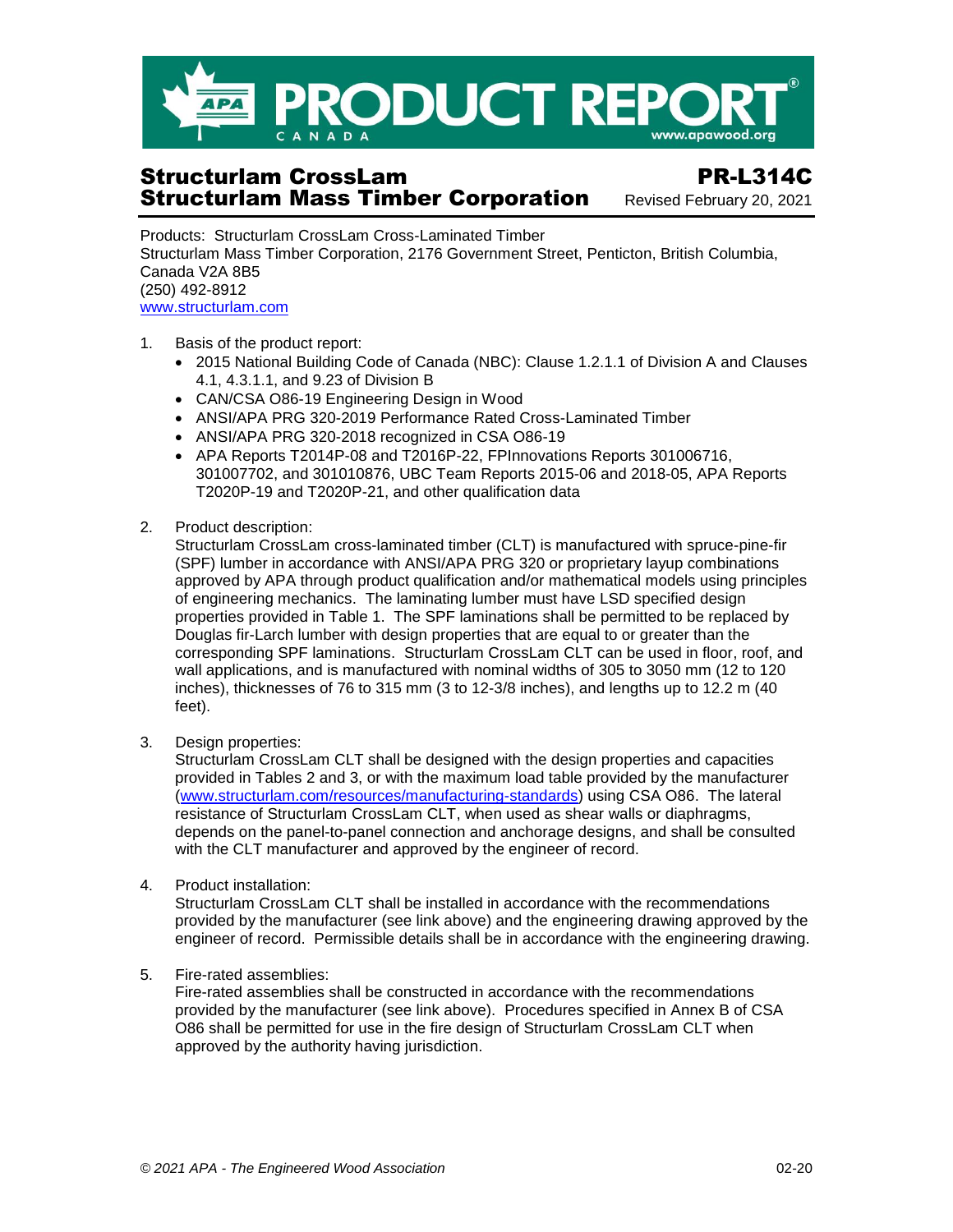- 6. Limitations:
	- a) Structurlam CrossLam CLT shall be designed in accordance with principles of mechanics using the design properties specified in this report or provided by the manufacturer.
	- b) Structurlam CrossLam products shall be limited to dry service conditions where the average equilibrium moisture content of solid-sawn lumber over a year is 15 percent or less and does not exceed 19 percent.
	- c) Design properties for Structurlam CrossLam CLT, when used as beams or lintels with loads applied parallel to the face-bond gluelines, are beyond the scope of this report.
	- d) Structurlam CrossLam CLT shall be manufactured in accordance with layup combinations specified in ANSI/APA PRG 320 or proprietary Structurlam CrossLam CLT manufacturing specifications documented in the in-plant manufacturing standard approved by APA.
	- e) Structurlam CrossLam CLT is produced at the Structurlam, Penticton, British Columbia facilities under a quality assurance program audited by APA.
	- f) This report is subject to re-examination in one year.
- 7. Identification:

Structurlam CrossLam CLT described in this report is identified by a label bearing the manufacturer's name (Structurlam) and/or trademark, the APA assigned plant number (1073), the product standard (ANSI/APA PRG 320), the APA logo, the CLT grade (such as V2M1), the report number PR-L314, and a means of identifying the date of manufacture.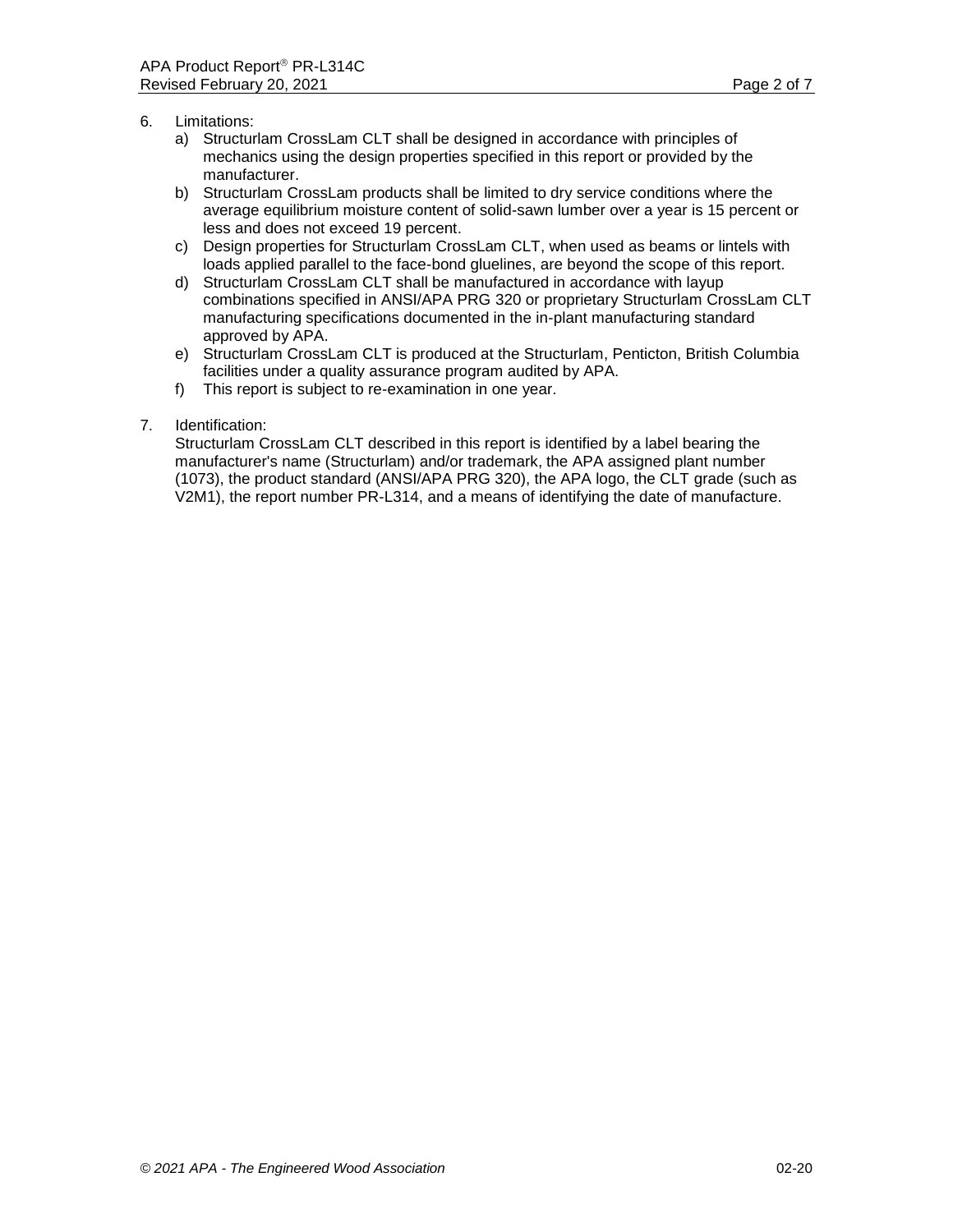|                                 |                           |       | Laminations Used in Major Strength Direction |       |       |       |       |                           |       |       |       | Laminations Used in Minor Strength Direction |       |       |
|---------------------------------|---------------------------|-------|----------------------------------------------|-------|-------|-------|-------|---------------------------|-------|-------|-------|----------------------------------------------|-------|-------|
| CLT Grade                       | Grade &                   | Ťb.   | Е                                            |       | 1c    |       | Ιs.   | Grade &                   | Ťb.   |       |       |                                              | I۷    |       |
|                                 | Species                   | (MPa) | (MPa)                                        | (MPa) | (MPa) | (MPa) | (MPa) | Species                   | (MPa) | (MPa) | (MPa) | (MPa)                                        | (MPa) | (MPa) |
| E <sub>1</sub> M <sub>3</sub>   | 1650f-1.5E<br><b>SPF</b>  | 23.9  | 10,300                                       | 11.4  | 18.1  | 1.5   | 0.50  | No. 1/No. 2<br><b>SPF</b> | 11.8  | 9,500 | 5.5   | 11.5                                         | 1.5   | 0.50  |
| E1M4 & E1M6                     | 2100f-1.8E<br><b>SPF</b>  | 30.4  | 12,400                                       | 17.7  | 19.9  | 1.5   | 0.50  | No. 3 SPF                 | 7.0   | 9,000 | 3.2   | 9.0                                          | 1.5   | 0.50  |
| E1M5 & E1M7                     | 2100f-1.8E<br><b>SPF</b>  | 30.4  | 12,400                                       | 17.7  | 19.9  | 1.5   | 0.50  | No. 1/No. 2<br><b>SPF</b> | 11.8  | 9,500 | 5.5   | 11.5                                         | 1.5   | 0.50  |
| V2M1, V2M1.1,<br>V2M2, & V2M2.1 | No. 1/No. 2<br><b>SPF</b> | 11.8  | 9,500                                        | 5.5   | 11.5  | 1.5   | 0.50  | No. 1/No. 2<br><b>SPF</b> | 11.8  | 9,500 | 5.5   | 11.5                                         | 1.5   | 0.50  |
| V2.1 & V2.1M1                   | No. 1/No. 2<br><b>SPF</b> | 11.8  | 9,500                                        | 5.5   | 11.5  | 1.5   | 0.50  | No. 3 SPF                 | 7.0   | 9,000 | 3.2   | 9.0                                          | 1.5   | 0.50  |

Table 1. LSD Specified Strengths and Modulus of Elasticity<sup>(a)</sup> for Lumber Laminations Used in Structurlam CrossLam CLT (for Use in Canada)

For Imperial: 1 MPa = 145.04 psi

(a) Tabulated values are Limit States design values and not permitted to be increased for the lumber size adjustment factor in accordance with CSA O86. The design values shall be used in conjunction with the section properties provided by the CLT manufacturer based on the actual layup used in manufacturing the CLT panel (see Table 2).

|                                    |                | Thick-              |     | Lamination Thickness (mm) in CLT Layup |     |    |     |    |     |    |     |                                                    | Major Strength Direction                     |                                                   |                     |                                             | Minor Strength Direction                             |                                                  |                      |  |
|------------------------------------|----------------|---------------------|-----|----------------------------------------|-----|----|-----|----|-----|----|-----|----------------------------------------------------|----------------------------------------------|---------------------------------------------------|---------------------|---------------------------------------------|------------------------------------------------------|--------------------------------------------------|----------------------|--|
| <b>CLT</b><br>Grade <sup>(b)</sup> | Layup<br>ID(c) | ness.<br>Įр<br>(mm) | $=$ |                                        | $=$ |    | $=$ |    | $=$ |    | $=$ | $(F_bS)_{eff,f,0}$<br>(10 <sup>6</sup> N-<br>mm/m) | $(EI)_{eff,f,0}$<br>$(10^9 N -$<br>$mm2/m$ ) | $(GA)_{eff,f,0}$<br>(10 <sup>6</sup> )<br>$N/m$ ) | $V_{s.0}$<br>(kN/m) | $(F_bS)_{eff,f,90}$<br>$(10^6 N -$<br>mm/m) | $(EI)_{\text{eff},f,90}$<br>$(10^9 N -$<br>$mm2/m$ ) | $(GA)$ eff,f,90<br>(10 <sup>6</sup> )<br>$N/m$ ) | $V_{s.90}$<br>(kN/m) |  |
|                                    | 87 V           | 87                  | 35  | 17                                     | 35  |    |     |    |     |    |     | 13                                                 | 518                                          | 7.5                                               | 29                  | 0.34                                        | 3.7                                                  | 4.4                                              | 6                    |  |
| V2.1 <sup>(h)</sup>                | 139 V          | 139                 | 35  | 17                                     | 35  | 17 | 35  |    |     |    |     | 29                                                 | 1,907                                        | 15                                                | 46                  | 4.9                                         | 215                                                  | 8.7                                              | 23                   |  |
|                                    | 191 V          | 191                 | 35  | 17                                     | 35  | 17 | 35  | 17 | 35  |    |     | 52                                                 | 4,659                                        | 22                                                | 64                  | 11                                          | 856                                                  | 13                                               | 40                   |  |
|                                    | 243 V          | 243                 | 35  | 17                                     | 35  | 17 | 35  | 17 | 35  | 17 | 35  | 80                                                 | 9,230                                        | 30                                                | 81                  | 19                                          | 2,147                                                | 17                                               | 58                   |  |
|                                    | 99 V           | 99                  | 32  | 35                                     | 32  |    |     |    |     |    |     | 16                                                 | 735                                          | 7.0                                               | 33                  | 2.4                                         | 34                                                   | 7.5                                              | 12                   |  |
| V2M1 <sup>(g)</sup>                | 169 V          | 169                 | 32  | 35                                     | 35  | 35 | 32  |    |     |    |     | 37                                                 | 2,968                                        | 15                                                | 56                  | 21                                          | 884                                                  | 15                                               | 35                   |  |
|                                    | 239 V          | 239                 | 32  | 35                                     | 35  | 35 | 35  | 35 | 32  |    |     | 67                                                 | 7.559                                        | 22                                                | 80                  | 48                                          | 3,390                                                | 23                                               | 58                   |  |
|                                    | 309 V          | 309                 | 32  | 35                                     | 35  | 35 | 35  | 35 | 35  | 35 | 32  | 105                                                | 15,351                                       | 30                                                | 103                 | 85                                          | 8,394                                                | 30                                               | 82                   |  |
|                                    | 105 V          | 105                 | 35  | 35                                     | 35  |    |     |    |     |    |     | 18                                                 | 884                                          | 7.6                                               | 35                  | 2.4                                         | 34                                                   | 7.6                                              | 12                   |  |
| $V2M1.1^{(i)}$                     | 175 V          | 175                 | 35  | 35                                     | 35  | 35 | 35  |    |     |    |     | 41                                                 | 3.390                                        | 15                                                | 58                  | 21                                          | 884                                                  | 15                                               | 35                   |  |
|                                    | 245 V          | 245                 | 35  | 35                                     | 35  | 35 | 35  | 35 | 35  |    |     | 72                                                 | 8,394                                        | 23                                                | 82                  | 48                                          | 3,390                                                | 23                                               | 58                   |  |
|                                    | 315 V          | 315                 | 35  | 35                                     | 35  | 35 | 35  | 35 | 35  | 35 | 35  | 112                                                | 16.738                                       | 30                                                | 105                 | 85                                          | 8,394                                                | 30                                               | 82                   |  |

Table 2. LSD Stiffness and Unfactored Resistance Values<sup>(a)</sup> for Structurlam CrossLam CLT Listed in Table 1 (for Use in Canada)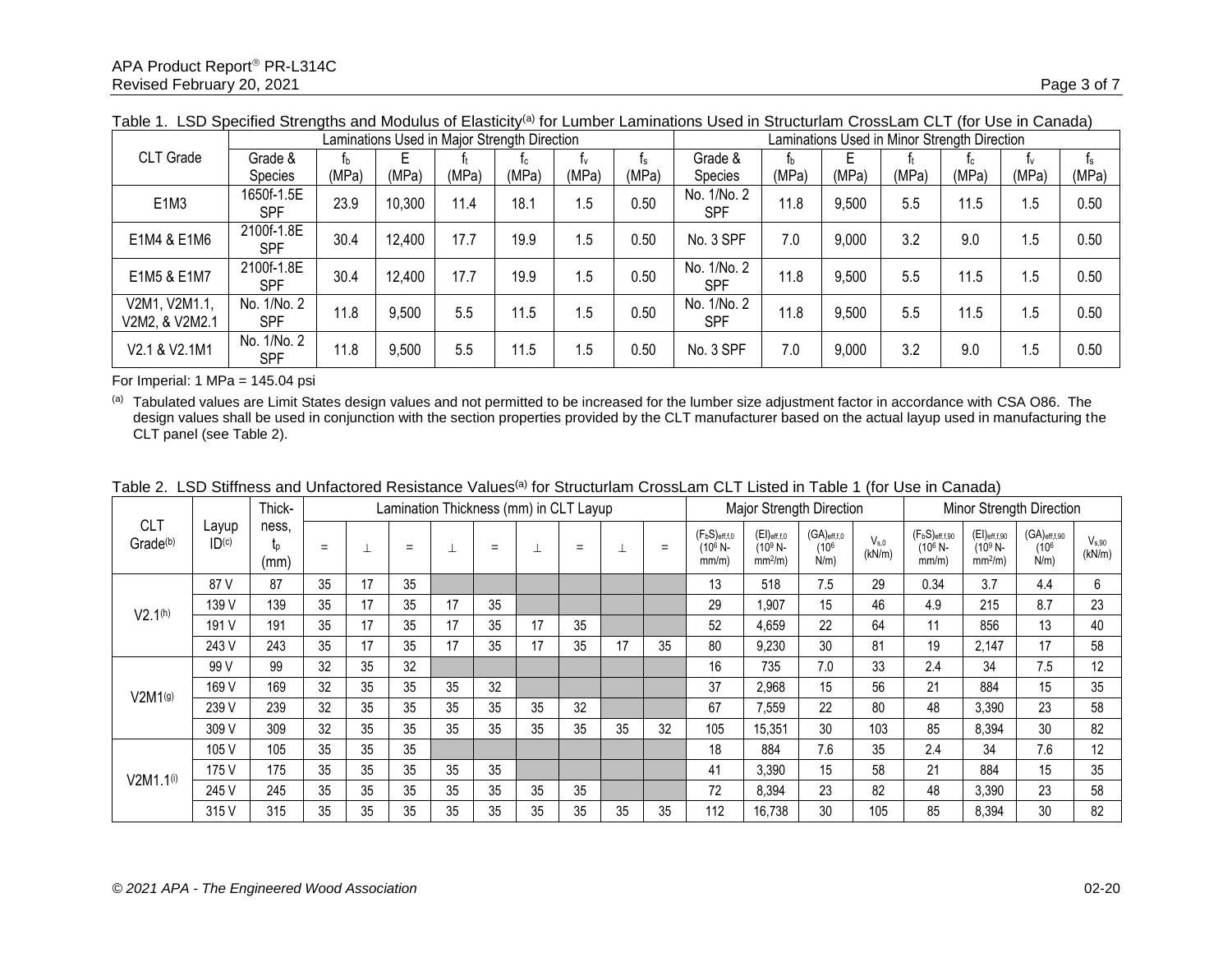|                                    |                            | Thick-                   |                          | Lamination Thickness (mm) in CLT Layup |                                   |                 |                          |    |                      |    |     |                                            | Major Strength Direction                     |                                                   |                     | Minor Strength Direction                  |                                             |                                                  |                      |
|------------------------------------|----------------------------|--------------------------|--------------------------|----------------------------------------|-----------------------------------|-----------------|--------------------------|----|----------------------|----|-----|--------------------------------------------|----------------------------------------------|---------------------------------------------------|---------------------|-------------------------------------------|---------------------------------------------|--------------------------------------------------|----------------------|
| <b>CLT</b><br>Grade <sup>(b)</sup> | Layup<br>ID <sub>(c)</sub> | ness.<br>$t_{p}$<br>(mm) | $=$                      | ⊥                                      | $=$                               | 丄               | $=$                      | 丄  | $=$                  | T  | $=$ | $(F_bS)_{eff,f,0}$<br>$(10^6 N -$<br>mm/m) | $(EI)_{eff,f,0}$<br>$(10^9 N -$<br>$mm2/m$ ) | $(GA)_{eff,f,0}$<br>(10 <sup>6</sup> )<br>$N/m$ ) | $V_{s.0}$<br>(kN/m) | $(F_bS)$ eff,f,90<br>$(10^6 N -$<br>mm/m) | $(EI)$ eff,f,90<br>$(10^9 N -$<br>$mm2/m$ ) | $(GA)$ eff,f,90<br>(10 <sup>6</sup> )<br>$N/m$ ) | $V_{s,90}$<br>(kN/m) |
|                                    | 169 V<br>XL                | 169                      | $\overline{32}$<br>$+35$ | 35                                     | $\overline{35}$<br>$+32$          |                 |                          |    |                      |    |     | 47                                         | 3.788                                        | 15                                                | 56                  | 2.4                                       | 34                                          | 8.8                                              | 12                   |
| V2M2(9)                            | 239V<br>XL                 | 239                      | 32<br>$+35$              | 35                                     | 35                                | 35              | $\overline{35}$<br>$+32$ |    |                      |    |     | 88                                         | 9,955                                        | 22                                                | 80                  | 21                                        | 884                                         | 16                                               | 35                   |
|                                    | 309V<br>XL                 | 309                      | 32<br>$+35$              | 35                                     | 35                                | 35              | 35                       | 35 | 35<br>$+32$          |    |     | 137                                        | 20,109                                       | 29                                                | 103                 | 48                                        | 3,390                                       | 24                                               | 58                   |
|                                    | 175 V<br>XL                | 175                      | 35<br>x <sub>2</sub>     | 35                                     | 35<br>x <sub>2</sub>              |                 |                          |    |                      |    |     | 51                                         | 4,210                                        | 16                                                | 58                  | 2.4                                       | 34                                          | 8.9                                              | 12                   |
| V2M2.10                            | 245V<br>XL                 | 245                      | 35<br>x <sub>2</sub>     | 35                                     | 35                                | 35              | 35<br>x <sub>2</sub>     |    |                      |    |     | 93                                         | 10,789                                       | 23                                                | 82                  | 21                                        | 884                                         | 16                                               | 35                   |
|                                    | 315V<br><b>XL</b>          | 315                      | 35<br>x <sub>2</sub>     | 35                                     | 35                                | 35              | 35                       | 35 | 35<br>x <sub>2</sub> |    |     | 144                                        | 21,496                                       | 30                                                | 105                 | 48                                        | 3,390                                       | 24                                               | 58                   |
|                                    | 157V<br>XL                 | 157                      | 35<br>x <sub>2</sub>     | 17                                     | $\overline{35}$<br>x <sub>2</sub> |                 |                          |    |                      |    |     | 41                                         | 3,060                                        | 18                                                | 52                  | 0.34                                      | 3.7                                         | 6.3                                              | 6                    |
| $V2.1M1^{(k)}$                     | 209 V<br>XL                | 209                      | 35<br>x <sub>2</sub>     | 17                                     | 35                                | 17              | 35<br>x <sub>2</sub>     |    |                      |    |     | 71                                         | 7,008                                        | 25                                                | 70                  | 4.9                                       | 215                                         | 11                                               | 23                   |
|                                    | 261V<br>XL                 | 261                      | 35<br>x <sub>2</sub>     | 17                                     | 35                                | 17              | 35                       | 17 | 35<br>$\times$ 2     |    |     | 107                                        | 13,218                                       | 32                                                | 87                  | 11                                        | 856                                         | 15                                               | 40                   |
| E1M3 <sup>(d)</sup>                | 169 E                      | 169                      | $\overline{32}$          | 35                                     | 35                                | 35              | 32                       |    |                      |    |     | 75                                         | 3,216                                        | 15                                                | 56                  | 21                                        | 884                                         | 16                                               | 35                   |
|                                    | 87 E                       | $\overline{87}$          | 35                       | $\overline{17}$                        | $\overline{35}$                   |                 |                          |    |                      |    |     | $\overline{32}$                            | 675                                          | 7.8                                               | $\overline{29}$     | 0.34                                      | $\overline{3.7}$                            | 5.6                                              | $\overline{6}$       |
| E1M4(e)                            | 139E                       | 139                      | 35                       | $\overline{17}$                        | 35                                | 17              | 35                       |    |                      |    |     | $\overline{75}$                            | 2,487                                        | 16                                                | 46                  | 4.9                                       | 216                                         | 11                                               | $\overline{23}$      |
|                                    | 191 $E$                    | 191                      | 35                       | 17                                     | 35                                | 17              | 35                       | 17 | 35                   |    |     | 133                                        | 6,073                                        | 23                                                | 64                  | 11                                        | 861                                         | 17                                               | 40                   |
|                                    | 243 E                      | 243                      | 35                       | 17                                     | 35                                | 17              | 35                       | 17 | 35                   | 17 | 35  | 206                                        | 12,026                                       | 31                                                | 81                  | 19                                        | 2,166                                       | 22                                               | 58                   |
|                                    | 105E                       | 105                      | 35                       | 35                                     | 35                                |                 |                          |    |                      |    |     | 46                                         | 1,153                                        | $\overline{7.7}$                                  | 35                  | 2.4                                       | $\overline{34}$                             | 9.6                                              | 12                   |
| E1M5 <sup>(f)</sup>                | 175 E                      | 175                      | 35                       | 35                                     | $\overline{35}$                   | $\overline{35}$ | 35                       |    |                      |    |     | 105                                        | 4,416                                        | 15                                                | $\overline{58}$     | 21                                        | 884                                         | $\overline{19}$                                  | $\overline{35}$      |
|                                    | 245 E                      | 245                      | 35                       | 35                                     | 35                                | 35              | 35                       | 35 | 35                   |    |     | 186                                        | 10,922                                       | 23                                                | 82                  | 48                                        | 3,399                                       | 29                                               | 58                   |
|                                    | 315 E                      | 315                      | 35                       | 35                                     | 35                                | 35              | 35                       | 35 | 35                   | 35 | 35  | 288                                        | 21,764                                       | 31                                                | 105                 | 85                                        | 8,428                                       | 38                                               | 82                   |
|                                    | 157 E<br>XL                | 157                      | 35<br>x <sub>2</sub>     | 17                                     | 35<br>x <sub>2</sub>              |                 |                          |    |                      |    |     | 106                                        | 3,994                                        | 19                                                | 52                  | 0.34                                      | 3.7                                         | 8.1                                              | $6\phantom{.0}$      |
| E1M6(e)                            | 209 E<br>XL                | 209                      | 35<br>x <sub>2</sub>     | 17                                     | 35                                | 17              | 35<br>x <sub>2</sub>     |    |                      |    |     | 182                                        | 9,146                                        | 26                                                | 70                  | 4.9                                       | 216                                         | 14                                               | 23                   |
|                                    | 261E<br>XL                 | 261                      | 35<br>x <sub>2</sub>     | 17                                     | 35                                | 17              | 35                       | 17 | 35<br>x <sub>2</sub> |    |     | 275                                        | 17,245                                       | 34                                                | 87                  | 11                                        | 861                                         | 19                                               | 40                   |

| Table 2. LSD Stiffness and Unfactored Resistance Values <sup>(a)</sup> for Structurlam CrossLam CLT Listed in Table 1 (for Use in Canada) (continued) |  |
|-------------------------------------------------------------------------------------------------------------------------------------------------------|--|
|-------------------------------------------------------------------------------------------------------------------------------------------------------|--|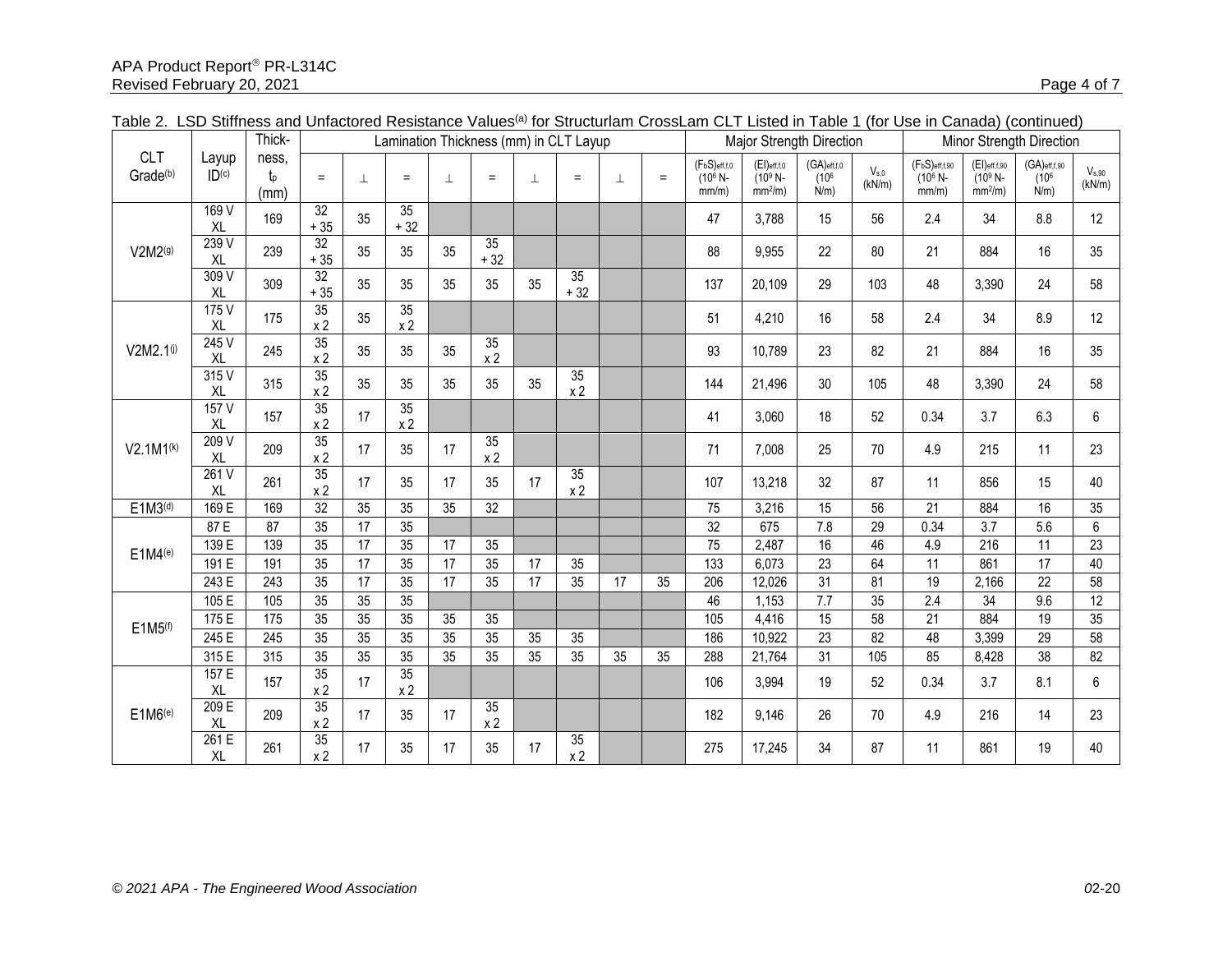|                                                                    |                    | Thick- |           | Lamination Thickness (mm) in CLT Layup |           |     |                      |     |           |     |                                                    |                                            | Major Strength Direction                          |                     |                                             |                                             | Minor Strength Direction                         |                      |    |  |
|--------------------------------------------------------------------|--------------------|--------|-----------|----------------------------------------|-----------|-----|----------------------|-----|-----------|-----|----------------------------------------------------|--------------------------------------------|---------------------------------------------------|---------------------|---------------------------------------------|---------------------------------------------|--------------------------------------------------|----------------------|----|--|
| <b>CLT</b><br>∟ayup<br>Grade <sup>(b)</sup><br>$\mathsf{ID}^{(c)}$ | ness,<br>(mm)      | $=$    |           | $=$                                    |           | $=$ |                      | $=$ |           | $=$ | $(F_bS)_{eff,f,0}$<br>(10 <sup>6</sup> N-<br>mm/m) | $(EI)$ eff,f,0<br>$(10^9 N -$<br>$mm2/m$ ) | $(GA)_{eff,f,0}$<br>(10 <sup>6</sup> )<br>$N/m$ ) | $V_{s.0}$<br>(kN/m) | $(F_bS)_{eff,f,90}$<br>$(10^6 N -$<br>mm/m) | $(EI)$ eff,f,90<br>$(10^9 N -$<br>$mm2/m$ ) | $(GA)$ eff,f,90<br>(10 <sup>6</sup> )<br>$N/m$ ) | $V_{s,90}$<br>(kN/m) |    |  |
|                                                                    | 175 E<br><b>XL</b> | 175    | 35<br>x 2 | 35                                     | 35<br>x 2 |     |                      |     |           |     |                                                    | 131                                        | 5.495                                             | 16                  | 58                                          | 2.4                                         | 34                                               |                      | 10 |  |
| E1M7 <sup>(f)</sup>                                                | 245 E<br>XL        | 245    | 35<br>x 2 | 35                                     | 35        | 35  | 35<br>x <sub>2</sub> |     |           |     |                                                    | 239                                        | 14.074                                            | 23                  | 82                                          | 21                                          | 884                                              | 21                   | 35 |  |
|                                                                    | 315 E<br>XL        | 315    | 35<br>x 2 | 35                                     | 35        | 35  | 35                   | 35  | 35<br>x 2 |     |                                                    | 37 <sup>′</sup>                            | 28.024                                            | 31                  | 105                                         | 48                                          | 3,399                                            | 30                   | 58 |  |

Table 2. LSD Stiffness and Unfactored Resistance Values<sup>(a)</sup> for Structurlam CrossLam CLT Listed in Table 1 (for Use in Canada) (continued)

For Imperial: 1 mm = 0.0394 in.; 1 m = 3.28 ft; 1 N = 0.2248 lbf

(a) Tabulated values are unfactored Limit States design values and not permitted to be increased for the lumber size adjustment factor in accordance with CSA O86.

(b) The CLT grades are developed based on ANSI/APA PRG 320, as permitted by the standard.

(c) The layup identification (ID) refers to the layup thickness (mm), lamination grade (visual graded or MSR) and series name (e.g. XL).

(d) The E1M3 grade uses 1650f-1.5E SPF MSR in the major strength direction and visually graded No. 2 SPF lumber in the minor strength direction. Douglas-fir 1650f-1.5E or higher grade MSR lumber shall be permitted to replace SPF 1650f-1.5E MSR lumber in the layup.

(e) The E1M4 and E1M6 grades use 2100f-1.8E SPF MSR in the major strength direction and visually graded No. 3 SPF lumber in the minor strength direction.

 $<sup>(f)</sup>$  The E1M5 and E1M7 grades use 2100f-1.8E SPF MSR in the major strength direction and visually graded No. 2 SPF lumber in the minor strength direction.</sup>

 $(9)$  The V2M1 and V2M2 grades use all visually graded No. 2 SPF lumber in both major and minor strength directions.

(h) The V2.1 grade uses the same layup as V2 except for lamination thicknesses (i.e., visually graded No. 2 SPF lumber in the major strength direction and visually graded No. 3 SPF lumber in the minor strength direction).

 $(i)$  The V2M1.1 grade uses the same layup as V2M1 except for lamination thicknesses.

 $(i)$  The V2M2.1 grade uses the same layup as V2M2 except for lamination thicknesses.

 $(k)$  The V2.1M1 grade uses the same layup as V2.1 except for the double exterior layers in the major strength direction.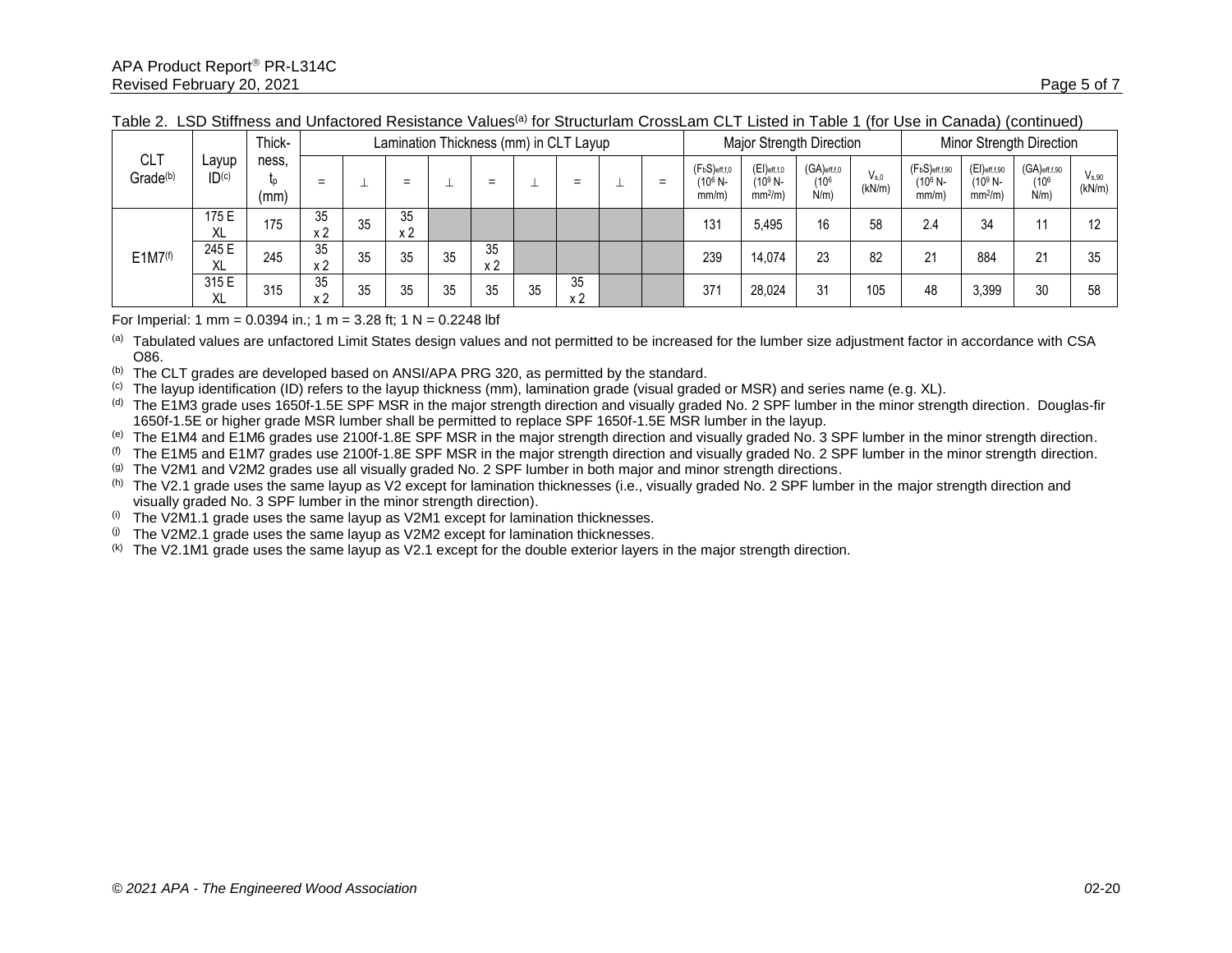|         | Table 3. LSD Specified In-Plane Shear Strength for Structurlam CrossLam CLT <sup>(a)</sup> (For Use in |  |
|---------|--------------------------------------------------------------------------------------------------------|--|
| Canada) |                                                                                                        |  |

| (mm)<br>$f_{v,e,0}$ (MPa)<br>$f_{v,e,90}$ (MPa)<br>87 V<br>87<br>2.2<br>3.0<br>2.2 <sup>(d)</sup><br>3.0 <sup>(d)</sup><br>139 V<br>139<br>V <sub>2.1</sub><br>2.2 <sup>(d)</sup><br>3.0 <sup>(d)</sup><br>191 V<br>191<br>2.2 <sup>(d)</sup><br>3.0 <sup>(d)</sup><br>243 V<br>243<br>2.2 <sup>(d)</sup><br>99 V<br>3.0 <sup>(d)</sup><br>99<br>2.2 <sup>(d)</sup><br>3.0 <sup>(d)</sup><br>169 V<br>169<br>V2M1<br>2.2 <sup>(d)</sup><br>239 V<br>3.0 <sup>(d)</sup><br>239<br>2.2 <sup>(d)</sup><br>309 V<br>309<br>3.0 <sup>(d)</sup><br>105 V<br>105<br>2.5<br>3.7<br>3.7 <sup>(c)</sup><br>175 V<br>175<br>3.4<br>V2M1.1<br>$3.4^{(b)}$<br>3.7 <sup>(c)</sup><br>245 V<br>245<br>$3.4^{(b)}$<br>3.7 <sup>(c)</sup><br>315 V<br>315<br>2.2 <sup>(d)</sup><br>3.0 <sup>(d)</sup><br>169 V XL<br>169<br>2.2 <sup>(d)</sup><br>3.0 <sup>(d)</sup><br>239 V XL<br>239<br>V2M2<br>2.2 <sup>(d)</sup><br>3.0 <sup>(d)</sup><br>309 V XL<br>309<br>2.2 <sup>(d)</sup><br>3.0 <sup>(d)</sup><br>175 V XL<br>175<br>2.2 <sup>(d)</sup><br>3.0 <sup>(d)</sup><br>245 V XL<br>245<br>V2M2.1<br>2.2 <sup>(d)</sup><br>3.0 <sup>(d)</sup><br>315 V XL<br>315<br>2.2 <sup>(d)</sup><br>$3.0^{(d)}$<br>157 V XL<br>157<br>2.2 <sup>(d)</sup><br>209 V XL<br>209<br>3.0 <sup>(d)</sup><br>V2.1M1<br>2.2 <sup>(d)</sup><br>261 V XL<br>3.0 <sup>(d)</sup><br>261<br>2.2 <sup>(d)</sup><br>$3.0^{(d)}$<br>E1M3<br>169 E<br>169<br>2.2 <sup>(d)</sup><br>3.0 <sup>(d)</sup><br>87 E<br>87<br>2.2 <sup>(d)</sup><br>139 E<br>3.0 <sup>(d)</sup><br>139<br>E1M4<br>2.2 <sup>(d)</sup><br>3.0 <sup>(d)</sup><br>191 E<br>191<br>2.2 <sup>(d)</sup><br>3.0 <sup>(d)</sup><br>243 E<br>243<br>$2.5^{(c)}$<br>3.7 <sup>(c)</sup><br>105 E<br>105<br>$3.4^{(b)}$<br>3.7 <sup>(c)</sup><br>175 E<br>175<br>E1M5<br>$3.4^{(b)}$<br>245 E<br>245<br>3.7 <sup>(c)</sup><br>$3.4^{(b)}$<br>3.7 <sup>(c)</sup><br>315 E<br>315<br>2.2 <sup>(d)</sup><br>3.0 <sup>(d)</sup><br>157 E XL<br>157<br>2.2 <sup>(d)</sup><br>3.0 <sup>(d)</sup><br>209 E XL<br>209<br>E1M6<br>2.2 <sup>(d)</sup><br>261 E XL<br>261<br>3.0 <sup>(d)</sup><br>2.2 <sup>(d)</sup><br>3.0 <sup>(d)</sup><br>175 E XL<br>175<br>245 E XL<br>2.2 <sup>(d)</sup><br>3.0 <sup>(d)</sup><br>245<br>E1M7<br>315 E XL<br>315<br>2.2 <sup>(d)</sup><br>$3.0^{(d)}$ | CLT Grade | Layup ID | Thickness, tp | Specified In-Plane Shear Strength |  |  |  |  |  |  |
|--------------------------------------------------------------------------------------------------------------------------------------------------------------------------------------------------------------------------------------------------------------------------------------------------------------------------------------------------------------------------------------------------------------------------------------------------------------------------------------------------------------------------------------------------------------------------------------------------------------------------------------------------------------------------------------------------------------------------------------------------------------------------------------------------------------------------------------------------------------------------------------------------------------------------------------------------------------------------------------------------------------------------------------------------------------------------------------------------------------------------------------------------------------------------------------------------------------------------------------------------------------------------------------------------------------------------------------------------------------------------------------------------------------------------------------------------------------------------------------------------------------------------------------------------------------------------------------------------------------------------------------------------------------------------------------------------------------------------------------------------------------------------------------------------------------------------------------------------------------------------------------------------------------------------------------------------------------------------------------------------------------------------------------------------------------------------------------------------------------------------------------------------------------------------------------------------------------------------------------------------------------------------------------------------------|-----------|----------|---------------|-----------------------------------|--|--|--|--|--|--|
|                                                                                                                                                                                                                                                                                                                                                                                                                                                                                                                                                                                                                                                                                                                                                                                                                                                                                                                                                                                                                                                                                                                                                                                                                                                                                                                                                                                                                                                                                                                                                                                                                                                                                                                                                                                                                                                                                                                                                                                                                                                                                                                                                                                                                                                                                                        |           |          |               |                                   |  |  |  |  |  |  |
|                                                                                                                                                                                                                                                                                                                                                                                                                                                                                                                                                                                                                                                                                                                                                                                                                                                                                                                                                                                                                                                                                                                                                                                                                                                                                                                                                                                                                                                                                                                                                                                                                                                                                                                                                                                                                                                                                                                                                                                                                                                                                                                                                                                                                                                                                                        |           |          |               |                                   |  |  |  |  |  |  |
|                                                                                                                                                                                                                                                                                                                                                                                                                                                                                                                                                                                                                                                                                                                                                                                                                                                                                                                                                                                                                                                                                                                                                                                                                                                                                                                                                                                                                                                                                                                                                                                                                                                                                                                                                                                                                                                                                                                                                                                                                                                                                                                                                                                                                                                                                                        |           |          |               |                                   |  |  |  |  |  |  |
|                                                                                                                                                                                                                                                                                                                                                                                                                                                                                                                                                                                                                                                                                                                                                                                                                                                                                                                                                                                                                                                                                                                                                                                                                                                                                                                                                                                                                                                                                                                                                                                                                                                                                                                                                                                                                                                                                                                                                                                                                                                                                                                                                                                                                                                                                                        |           |          |               |                                   |  |  |  |  |  |  |
|                                                                                                                                                                                                                                                                                                                                                                                                                                                                                                                                                                                                                                                                                                                                                                                                                                                                                                                                                                                                                                                                                                                                                                                                                                                                                                                                                                                                                                                                                                                                                                                                                                                                                                                                                                                                                                                                                                                                                                                                                                                                                                                                                                                                                                                                                                        |           |          |               |                                   |  |  |  |  |  |  |
|                                                                                                                                                                                                                                                                                                                                                                                                                                                                                                                                                                                                                                                                                                                                                                                                                                                                                                                                                                                                                                                                                                                                                                                                                                                                                                                                                                                                                                                                                                                                                                                                                                                                                                                                                                                                                                                                                                                                                                                                                                                                                                                                                                                                                                                                                                        |           |          |               |                                   |  |  |  |  |  |  |
|                                                                                                                                                                                                                                                                                                                                                                                                                                                                                                                                                                                                                                                                                                                                                                                                                                                                                                                                                                                                                                                                                                                                                                                                                                                                                                                                                                                                                                                                                                                                                                                                                                                                                                                                                                                                                                                                                                                                                                                                                                                                                                                                                                                                                                                                                                        |           |          |               |                                   |  |  |  |  |  |  |
|                                                                                                                                                                                                                                                                                                                                                                                                                                                                                                                                                                                                                                                                                                                                                                                                                                                                                                                                                                                                                                                                                                                                                                                                                                                                                                                                                                                                                                                                                                                                                                                                                                                                                                                                                                                                                                                                                                                                                                                                                                                                                                                                                                                                                                                                                                        |           |          |               |                                   |  |  |  |  |  |  |
|                                                                                                                                                                                                                                                                                                                                                                                                                                                                                                                                                                                                                                                                                                                                                                                                                                                                                                                                                                                                                                                                                                                                                                                                                                                                                                                                                                                                                                                                                                                                                                                                                                                                                                                                                                                                                                                                                                                                                                                                                                                                                                                                                                                                                                                                                                        |           |          |               |                                   |  |  |  |  |  |  |
|                                                                                                                                                                                                                                                                                                                                                                                                                                                                                                                                                                                                                                                                                                                                                                                                                                                                                                                                                                                                                                                                                                                                                                                                                                                                                                                                                                                                                                                                                                                                                                                                                                                                                                                                                                                                                                                                                                                                                                                                                                                                                                                                                                                                                                                                                                        |           |          |               |                                   |  |  |  |  |  |  |
|                                                                                                                                                                                                                                                                                                                                                                                                                                                                                                                                                                                                                                                                                                                                                                                                                                                                                                                                                                                                                                                                                                                                                                                                                                                                                                                                                                                                                                                                                                                                                                                                                                                                                                                                                                                                                                                                                                                                                                                                                                                                                                                                                                                                                                                                                                        |           |          |               |                                   |  |  |  |  |  |  |
|                                                                                                                                                                                                                                                                                                                                                                                                                                                                                                                                                                                                                                                                                                                                                                                                                                                                                                                                                                                                                                                                                                                                                                                                                                                                                                                                                                                                                                                                                                                                                                                                                                                                                                                                                                                                                                                                                                                                                                                                                                                                                                                                                                                                                                                                                                        |           |          |               |                                   |  |  |  |  |  |  |
|                                                                                                                                                                                                                                                                                                                                                                                                                                                                                                                                                                                                                                                                                                                                                                                                                                                                                                                                                                                                                                                                                                                                                                                                                                                                                                                                                                                                                                                                                                                                                                                                                                                                                                                                                                                                                                                                                                                                                                                                                                                                                                                                                                                                                                                                                                        |           |          |               |                                   |  |  |  |  |  |  |
|                                                                                                                                                                                                                                                                                                                                                                                                                                                                                                                                                                                                                                                                                                                                                                                                                                                                                                                                                                                                                                                                                                                                                                                                                                                                                                                                                                                                                                                                                                                                                                                                                                                                                                                                                                                                                                                                                                                                                                                                                                                                                                                                                                                                                                                                                                        |           |          |               |                                   |  |  |  |  |  |  |
|                                                                                                                                                                                                                                                                                                                                                                                                                                                                                                                                                                                                                                                                                                                                                                                                                                                                                                                                                                                                                                                                                                                                                                                                                                                                                                                                                                                                                                                                                                                                                                                                                                                                                                                                                                                                                                                                                                                                                                                                                                                                                                                                                                                                                                                                                                        |           |          |               |                                   |  |  |  |  |  |  |
|                                                                                                                                                                                                                                                                                                                                                                                                                                                                                                                                                                                                                                                                                                                                                                                                                                                                                                                                                                                                                                                                                                                                                                                                                                                                                                                                                                                                                                                                                                                                                                                                                                                                                                                                                                                                                                                                                                                                                                                                                                                                                                                                                                                                                                                                                                        |           |          |               |                                   |  |  |  |  |  |  |
|                                                                                                                                                                                                                                                                                                                                                                                                                                                                                                                                                                                                                                                                                                                                                                                                                                                                                                                                                                                                                                                                                                                                                                                                                                                                                                                                                                                                                                                                                                                                                                                                                                                                                                                                                                                                                                                                                                                                                                                                                                                                                                                                                                                                                                                                                                        |           |          |               |                                   |  |  |  |  |  |  |
|                                                                                                                                                                                                                                                                                                                                                                                                                                                                                                                                                                                                                                                                                                                                                                                                                                                                                                                                                                                                                                                                                                                                                                                                                                                                                                                                                                                                                                                                                                                                                                                                                                                                                                                                                                                                                                                                                                                                                                                                                                                                                                                                                                                                                                                                                                        |           |          |               |                                   |  |  |  |  |  |  |
|                                                                                                                                                                                                                                                                                                                                                                                                                                                                                                                                                                                                                                                                                                                                                                                                                                                                                                                                                                                                                                                                                                                                                                                                                                                                                                                                                                                                                                                                                                                                                                                                                                                                                                                                                                                                                                                                                                                                                                                                                                                                                                                                                                                                                                                                                                        |           |          |               |                                   |  |  |  |  |  |  |
|                                                                                                                                                                                                                                                                                                                                                                                                                                                                                                                                                                                                                                                                                                                                                                                                                                                                                                                                                                                                                                                                                                                                                                                                                                                                                                                                                                                                                                                                                                                                                                                                                                                                                                                                                                                                                                                                                                                                                                                                                                                                                                                                                                                                                                                                                                        |           |          |               |                                   |  |  |  |  |  |  |
|                                                                                                                                                                                                                                                                                                                                                                                                                                                                                                                                                                                                                                                                                                                                                                                                                                                                                                                                                                                                                                                                                                                                                                                                                                                                                                                                                                                                                                                                                                                                                                                                                                                                                                                                                                                                                                                                                                                                                                                                                                                                                                                                                                                                                                                                                                        |           |          |               |                                   |  |  |  |  |  |  |
|                                                                                                                                                                                                                                                                                                                                                                                                                                                                                                                                                                                                                                                                                                                                                                                                                                                                                                                                                                                                                                                                                                                                                                                                                                                                                                                                                                                                                                                                                                                                                                                                                                                                                                                                                                                                                                                                                                                                                                                                                                                                                                                                                                                                                                                                                                        |           |          |               |                                   |  |  |  |  |  |  |
|                                                                                                                                                                                                                                                                                                                                                                                                                                                                                                                                                                                                                                                                                                                                                                                                                                                                                                                                                                                                                                                                                                                                                                                                                                                                                                                                                                                                                                                                                                                                                                                                                                                                                                                                                                                                                                                                                                                                                                                                                                                                                                                                                                                                                                                                                                        |           |          |               |                                   |  |  |  |  |  |  |
|                                                                                                                                                                                                                                                                                                                                                                                                                                                                                                                                                                                                                                                                                                                                                                                                                                                                                                                                                                                                                                                                                                                                                                                                                                                                                                                                                                                                                                                                                                                                                                                                                                                                                                                                                                                                                                                                                                                                                                                                                                                                                                                                                                                                                                                                                                        |           |          |               |                                   |  |  |  |  |  |  |
|                                                                                                                                                                                                                                                                                                                                                                                                                                                                                                                                                                                                                                                                                                                                                                                                                                                                                                                                                                                                                                                                                                                                                                                                                                                                                                                                                                                                                                                                                                                                                                                                                                                                                                                                                                                                                                                                                                                                                                                                                                                                                                                                                                                                                                                                                                        |           |          |               |                                   |  |  |  |  |  |  |
|                                                                                                                                                                                                                                                                                                                                                                                                                                                                                                                                                                                                                                                                                                                                                                                                                                                                                                                                                                                                                                                                                                                                                                                                                                                                                                                                                                                                                                                                                                                                                                                                                                                                                                                                                                                                                                                                                                                                                                                                                                                                                                                                                                                                                                                                                                        |           |          |               |                                   |  |  |  |  |  |  |
|                                                                                                                                                                                                                                                                                                                                                                                                                                                                                                                                                                                                                                                                                                                                                                                                                                                                                                                                                                                                                                                                                                                                                                                                                                                                                                                                                                                                                                                                                                                                                                                                                                                                                                                                                                                                                                                                                                                                                                                                                                                                                                                                                                                                                                                                                                        |           |          |               |                                   |  |  |  |  |  |  |
|                                                                                                                                                                                                                                                                                                                                                                                                                                                                                                                                                                                                                                                                                                                                                                                                                                                                                                                                                                                                                                                                                                                                                                                                                                                                                                                                                                                                                                                                                                                                                                                                                                                                                                                                                                                                                                                                                                                                                                                                                                                                                                                                                                                                                                                                                                        |           |          |               |                                   |  |  |  |  |  |  |
|                                                                                                                                                                                                                                                                                                                                                                                                                                                                                                                                                                                                                                                                                                                                                                                                                                                                                                                                                                                                                                                                                                                                                                                                                                                                                                                                                                                                                                                                                                                                                                                                                                                                                                                                                                                                                                                                                                                                                                                                                                                                                                                                                                                                                                                                                                        |           |          |               |                                   |  |  |  |  |  |  |
|                                                                                                                                                                                                                                                                                                                                                                                                                                                                                                                                                                                                                                                                                                                                                                                                                                                                                                                                                                                                                                                                                                                                                                                                                                                                                                                                                                                                                                                                                                                                                                                                                                                                                                                                                                                                                                                                                                                                                                                                                                                                                                                                                                                                                                                                                                        |           |          |               |                                   |  |  |  |  |  |  |
|                                                                                                                                                                                                                                                                                                                                                                                                                                                                                                                                                                                                                                                                                                                                                                                                                                                                                                                                                                                                                                                                                                                                                                                                                                                                                                                                                                                                                                                                                                                                                                                                                                                                                                                                                                                                                                                                                                                                                                                                                                                                                                                                                                                                                                                                                                        |           |          |               |                                   |  |  |  |  |  |  |
|                                                                                                                                                                                                                                                                                                                                                                                                                                                                                                                                                                                                                                                                                                                                                                                                                                                                                                                                                                                                                                                                                                                                                                                                                                                                                                                                                                                                                                                                                                                                                                                                                                                                                                                                                                                                                                                                                                                                                                                                                                                                                                                                                                                                                                                                                                        |           |          |               |                                   |  |  |  |  |  |  |
|                                                                                                                                                                                                                                                                                                                                                                                                                                                                                                                                                                                                                                                                                                                                                                                                                                                                                                                                                                                                                                                                                                                                                                                                                                                                                                                                                                                                                                                                                                                                                                                                                                                                                                                                                                                                                                                                                                                                                                                                                                                                                                                                                                                                                                                                                                        |           |          |               |                                   |  |  |  |  |  |  |
|                                                                                                                                                                                                                                                                                                                                                                                                                                                                                                                                                                                                                                                                                                                                                                                                                                                                                                                                                                                                                                                                                                                                                                                                                                                                                                                                                                                                                                                                                                                                                                                                                                                                                                                                                                                                                                                                                                                                                                                                                                                                                                                                                                                                                                                                                                        |           |          |               |                                   |  |  |  |  |  |  |
|                                                                                                                                                                                                                                                                                                                                                                                                                                                                                                                                                                                                                                                                                                                                                                                                                                                                                                                                                                                                                                                                                                                                                                                                                                                                                                                                                                                                                                                                                                                                                                                                                                                                                                                                                                                                                                                                                                                                                                                                                                                                                                                                                                                                                                                                                                        |           |          |               |                                   |  |  |  |  |  |  |
|                                                                                                                                                                                                                                                                                                                                                                                                                                                                                                                                                                                                                                                                                                                                                                                                                                                                                                                                                                                                                                                                                                                                                                                                                                                                                                                                                                                                                                                                                                                                                                                                                                                                                                                                                                                                                                                                                                                                                                                                                                                                                                                                                                                                                                                                                                        |           |          |               |                                   |  |  |  |  |  |  |
|                                                                                                                                                                                                                                                                                                                                                                                                                                                                                                                                                                                                                                                                                                                                                                                                                                                                                                                                                                                                                                                                                                                                                                                                                                                                                                                                                                                                                                                                                                                                                                                                                                                                                                                                                                                                                                                                                                                                                                                                                                                                                                                                                                                                                                                                                                        |           |          |               |                                   |  |  |  |  |  |  |

For Imperial: 1 MPa = 145.04 psi

(b) Based on test results from 175V of V2M1.1.

(c) Based on test results from 105V of V2M1.1.

(d) Based on test results from 87V of V2.1.

<sup>(</sup>a) The tabulated values are for Limit States Design (LSD) for use in Canada based on the full CLT thickness in the major strength direction (f<sub>v,e,0</sub>) and minor strength direction (f<sub>v,e,90</sub>). The values shall be used in conjunction with the CLT thickness,  $t_p$ , to determine the in-plane shear capacities. If the net CLT thickness is less than the full CLT thickness, the in-plane shear capacities shall be calculated based on the net CLT thickness.